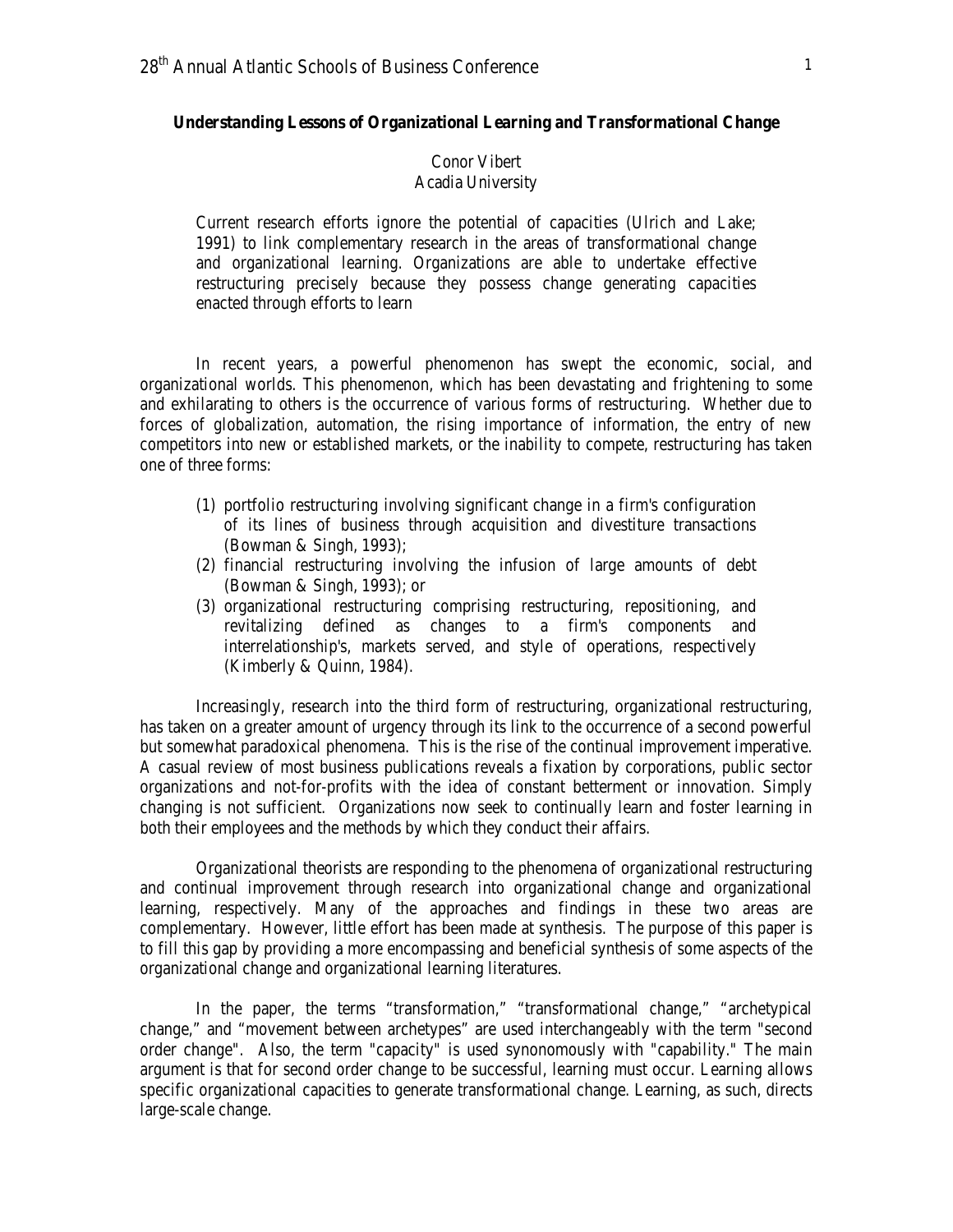A number of tasks are accomplished in the paper. Our understanding of the terms "large scale organizational change" and "organizational learning" are clarified. These two concepts are then linked through the use of a third concept, "organizational capacity." The main points of the paper are then summarized and a number of suggestions for further research provided.

# **Theory Development**

Within the field of organization theory, a common understanding is that two primary types of change occur within organizations. One, involving high complexity, is termed second order or transformational change. A second variant, of lesser complexity, is known as first order change. First order change is composed of those improvements and adjustments that do not change the organization's core and which occur naturally as the organization grows and develops (Levy & Merry, 1986). Small scale and occurring within an archetype, it is typically incremental, quantitatively measurable, and easily managed or normal (Miller & Friesen, 1984; Greenwood & Hinings, 1993; Quinn, 1981; Kimberly, 1987). Its defining property is that it makes sense within existing frameworks or interpretive schemes that are already understood and shared within the organization (Ranson, Hinings, & Greenwood, 1980; Bartunek, 1993).

Second order transformational change involves multidimensional, multilevel and radical organizational upheaval (Levy & Merry, 1986; Miller & Friesen, 1984; Tushman & Romanelli, 1985; Greenwood & Hinings, 1993; Gersick, 1991). Although some researchers have sought to differentiate second order change by types (e.g. Miller & Friesen, 1984), in essence, a transformation is the emergence of a new and previously unknown state (to that particular organization), out of the remains of the old state. Changes occur to organizing structures and strategies but most importantly to interpretive schemes, schemata, core beliefs, world views, or paradigms (Ranson, Hinings & Greenwood, 1980; Greenwood & Hinings, 1993; Bartunek, 1993; Tushman & Romanelli, 1985; Gersick, 1991). A common occurrence is the lack of a clear understanding by participants of the final look or feel of the organization and its design.

Research regarding organizational change demonstrates three points relevant for this paper. First, there is an emerging consensus among researchers, that large mature and bureaucratic organizations experience short bursts of intense, discontinuous, second order change, or upheaval of strategy and design, followed by longer periods of convergent, incremental, first order change (Miller & Friesen, 1984; Tushman & Romanelli, 1985; Gersick, 1991; Mezias & Glynn, 1993; Greenwood & Hinings, 1993). This is the idea of punctuated equilibrium. Second, "the notions of `convergence' and `upheaval' imply both the idea of archetypes and a definition of second order change as movement between archetypes" (Greenwood & Hinings, 1993: 1053). An archetype is a set of structures and systems given coherence and meaning by an underlying interpretive scheme (Greenwood & Hinings, 1993). From this point of view organizational structures and management systems are best understood by a holistic analysis of overall patterns (Miller & Friesen, 1984; Greenwood & Hinings, 1993; Meyer, Tsui, & Hinings, 1993). Third, movement from one archetype to another or the occurrence of second order change, is infrequent and difficult (March, 1991; Greenwood & Hinings, 1993; Mezias & Glynn, 1993).

### **Organizational learning**

No commonly accepted definition of the term organizational learning has evolved (Fiol & Lyles, 1985). Learning may be described as single loop, permitting the organization to carry out its present policies or achieve its present objectives. Or it may be of the double loop variety,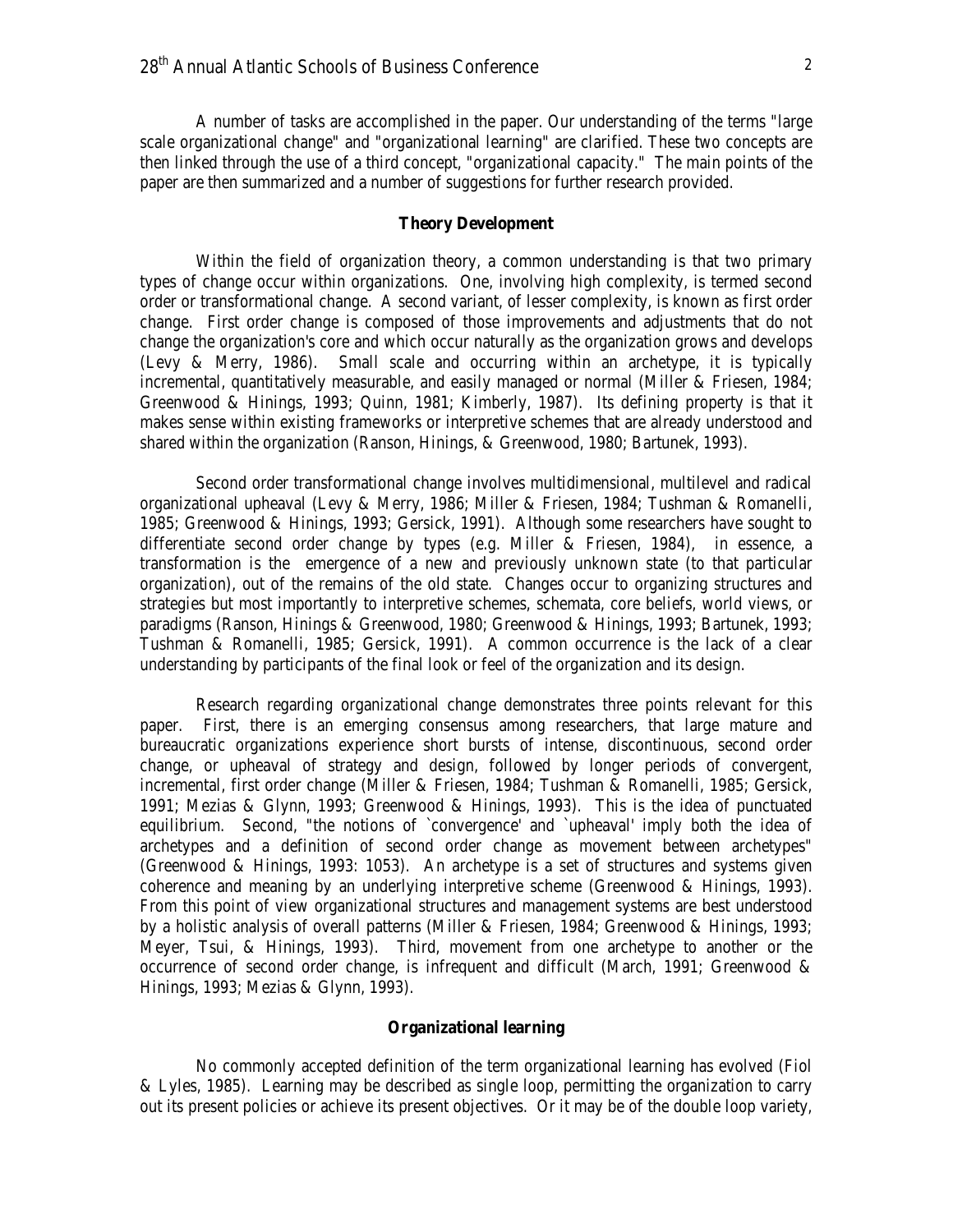involving the modification of underlying norms, policies, and objectives (Argyris & Schon, 1978). Learning may also differ by organizational level (Fiol & Lyles, 1985) or occur by encoding inferences from history into routines that guide behaviour (Leavitt & March, 1988). A further description of learning involves groups of people giving the same response to different stimuli (Weick, 1991).

These represent but a sampling of existing descriptions. This variety has led one scholar to suggest that research into organizational learning has entered a phase fraught with increasing confusion and conceptual fragmentation (Lundberg, 1989). Our aim is not to attempt an all encompassing literature review; others have effectively accomplished that task (Fiol & Lyles, 1985; Levitt & March, 1988; Lundberg, 1989; Huber, 1991; Barnett, 1994). Rather, our purpose is to distinguish between the nature of organizational learning in first and second order change. In order to do so however, it is necessary to arrive at some form of coherent understanding of the term. Barnett (1994) provides a useful means to accomplish this. As a result of a citation count Barnett (1994) suggests the existence of at least four major theoretical approaches. These view:

- (1) organizations as programs of action (Cyert & March, 1963; March & Olsen, 1979; Levitt & March, 1988);
- (2) organizations as information processors (Huber, 1991);
- (3) organizations as learning and unlearning systems (Hedberg, 1981); and,
- (4) organizing as assumption sharing (Argyris & Schon, 1978).

Each of these approaches provides unique insights but some aid our understanding of large scale transformations better than others. This idea of linking concepts of learning with those of change is not new. Some researchers argue that large scale change involves learning as either a necessary part of the change process or as the fundamental source of all change (Mohrman, Ledford, & Mohrman, 1989; Nadler & Tushman, 1989). Researchers have historically linked single and double loop learning to first and second order change (Levy & Merry, 1986). However, we attempt to move beyond this rather simple comparison by providing a more encompassing synthesis of the two literatures, focusing specifically on second order change. Our argument is that a transformation occurs when an organization moves from one archetype to another. Such a movement involves alterations to the existing interpretive schemes or underlying organizational values (Greenwood & Hinings, 1993). An underlying theme is that theories of organizational learning which address underlying values and beliefs will be more effective in directing second order change than learning perspectives which do not. (We address this point in more detail further on in the paper).

Of the four organizational learning perspectives outlined by Barnett (1994), two are particularly useful, namely those associated with Argyris and Schon (1978) and Hedberg (1981). The former views learning processually where organizations detect error or anomaly, correct it by altering underlying organizational norms and assumptions and then encode and embed these corrections into organizational maps and images. Hedberg's (1981) style of learning is also processual whereby organizational members, through environmental interaction, acquire and process information in order to increase their understanding of reality. By observing the results of their own actions, organizations learn. By discarding knowledge obtained through these means, organizations unlearn and in turn construct new environmental responses and mental maps or worldviews. Important for our arguments, both of these models specifically address changes to organizational values and beliefs.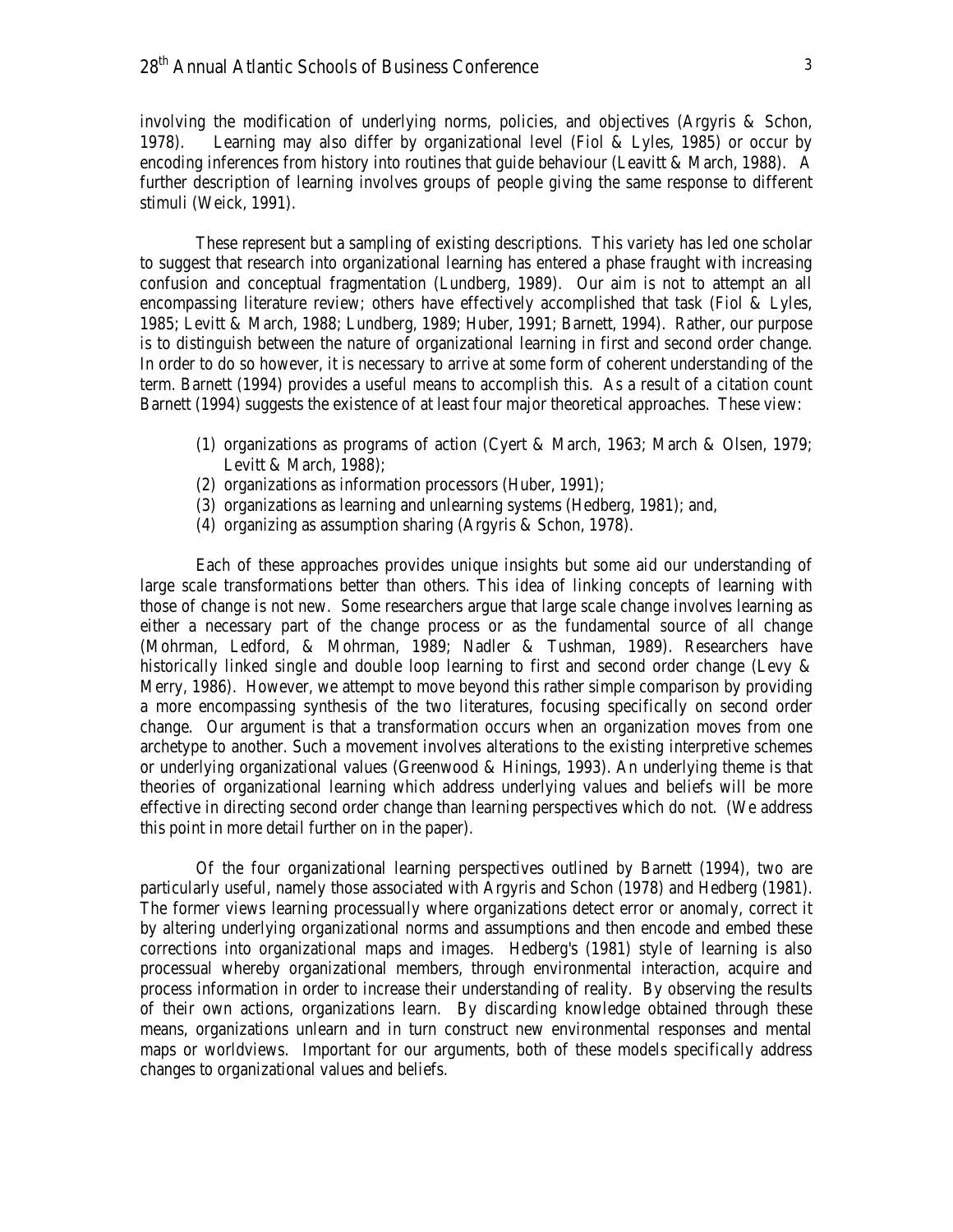Work viewing organizations as programs of action (Cyert & March, 1963; March & Olsen, 1979; Levitt & March, 1988) and as information processing systems (Huber, 1991) is explanatory in nature emphasizing organizations primarily as routines or decision making behaviours, respectively (Barnett, 1994). Huber (1991) suggests that learning occurs when organizations acquire knowledge and process information that is useful, changing the range of their potential behaviours. Levitt and March (1988) argue that learning is a routine based, history dependent, and target oriented process whereby subunits encode inferences from history into routines that guide behaviour. This model originates in March's earlier thinking whereby learning was viewed as, either:

- (a) a process by which organizations adapt their behaviour in terms of their experience under conditions of ambiguity (March & Olsen, 1976); or,
- (b) an adaptive process based on experience, through which organizations respond to environmental changes by readjusting their goals, attention rules, and search rules (Cyert & March, 1963).

By ignoring underlying interpretive schemes and beliefs, these theories serve a more useful role in understanding the dynamics of first order change, falling short in explaining movement between archetypes (second order change).

#### **Linking Change and Learning**

Beyond the simple connection with values and beliefs, researchers are still faced with the task of linking the important insights from these two literatures. We see the concept of organizational capacity as a way of doing this. Organizational capacity is the skill or ability of an organization to accomplish its aims in a certain domain and also to have the means of putting into practice those skills or abilities. According to Greenwood, Hinings, Cooper and Brown (1997):

"change is enabled by the capabilities and competencies of actors. Enabling change involves both behavioral skills and experience, such as leadership and knowledge of change processes; and technical skills and experience, such as knowledge and experience with alternative ways of organizing." (Hinings & Greenwood, 1988; Greenwood and Hinings, 1996).

In short, capacity has both leadership and expertise dimensions. Because of the focus of this paper on the relationship between second order change and learning, leadership capacity refers to transformational skills where a leader is "one who commits people to action, converts followers into leaders, and who may convert leaders into moral agents (Tichy & Ulrich, 1984). Capacity of this nature has been cited by numerous researchers as important to the understanding of change, especially change involving values and beliefs (Kanter, 1983; Tichy & Ulrich, 1984; Schein, 1986; Hinings & Greenwood, 1988; Nadler & Tushman, 1989; Stopford & Baden-Fuller, 1990). Leadership, as a transformative capacity has both an external and internal aspect to it. External leadership involves keeping in touch with what is happening in the organizational environment and translating that into necessary action for the organization. Internal leadership, which has been the major focus of conceptualizing leadership, involves building shared visions, strategies and organizational implementation.

Expertise forms of capacity have also recently attracted the attention of scholars. Greenwood and Hinings (1996) assert the need for expertise in the design of an alternative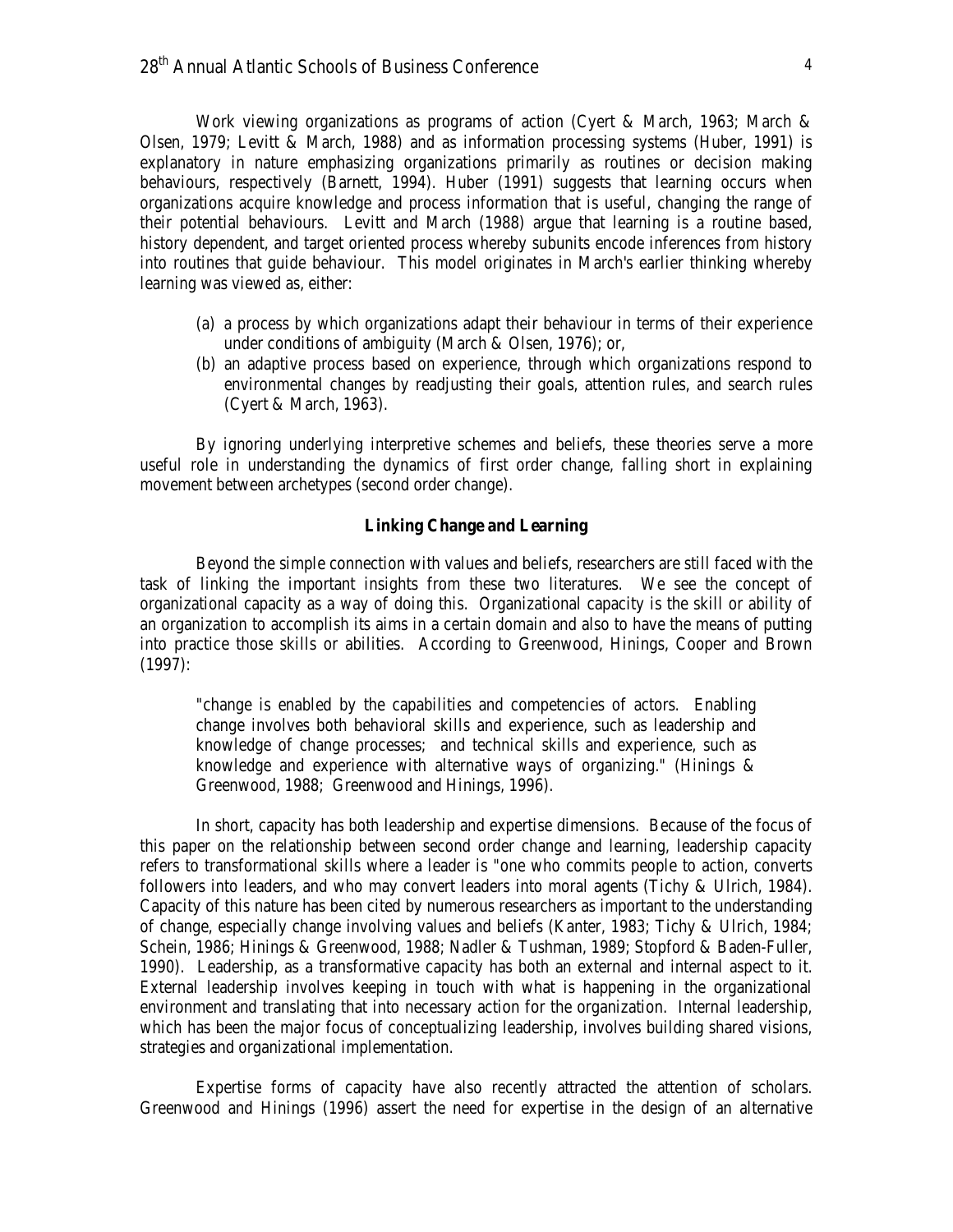archetype. Child and Smith (1987) make use of the concept while examining the market for the transfer of design concepts and technical knowledge required to effect the transformation of a firm's products, processes or organizational mode. Examining technologies, Garud and Nayyar (1994) conceptualize transformative capacity as a change enabler, referring to it as "the ability to choose technologies, maintain them over time and reactivate and synthesize them with ongoing technology development" (p. 372).

Capacities also play a role in organizational learning (Dodgson, 1993). Prahalad and Hamel (1990) suggest that competitiveness in the 1990's will stem from a firm's ability to nurture its core competences through collective learning. They suggest core competencies are brought about by communication, involvement and a deep commitment to work across organizational boundaries, organization of work, delivery of value, and harmonization of technology. According to Pavitt (1991) capacity arises from firm specific, cumulative, and differentiated technology development. In the view of Teece, Pisano, and Schuen (1990) firm specific capabilities comprise mechanisms which allow the accumulation and dissipation of new skills and forces which limit their rate and duration. Cohen and Levinthal (1990) discuss absorptive capacity or the ability of an organization to recognize and exploit technological opportunities from outside the firm (p.367). Studying successful corporate rejuvenation in British manufacturing firms, Stopford and Baden-Fuller (1990) found that "trial and error and experimentation were crucial in working out the details as new capabilities were developed to create new possibilities" (p.400). Introducing the leadership dimension, Ulrich, Von Glinow, and Jick, (1993) suggest that learning capability represent the ability of managers to generate and generalize ideas with impact.

The two dimensions of capacity, leadership and expertise, serve to synthesize work on organizational change and organizational learning. Ulrich and Lake's (1990) work on change capacities is a useful perspective. The importance of their work can be seen in the context of Chrysler Corporation. Chrysler set out as its main restructuring goal, to reduce the amount of time it took to produce a high quality car model from scratch. Its ability to do this, reducing the cycle time of all organizational activities (Ulrich & Lake, 1990: 283) was the indicator of its capacity to change. And this restructuring, through time reduction, involved leadership capability, in particular as team leaders galvanized the commitment and activities of others, and expertise, as they worked their way through both technical and social aspects of designing new processes.

Efforts seeking to understand concept of "organizational capacity" are an effective means to link research insights regarding transformation change and organizational learning. An example of research efforts in this direction, is offered by Ulrich and Lake (1990). They suggest the possession of effective organizational change capacities embody four principles:

- (1) through symbiosis organizations remove boundaries between external threat and internal action;
- (2) through reflexivity organizations learn from past experiences;
- (3) by means of alignment, organizations integrate tasks, structures, processes, and systems at the technical, political, and cultural levels;
- (4) as a result of self renewal organizations change over time.

Although incomplete, researchers need to move forward in this direction in order to unify the messy state of these two fields of research.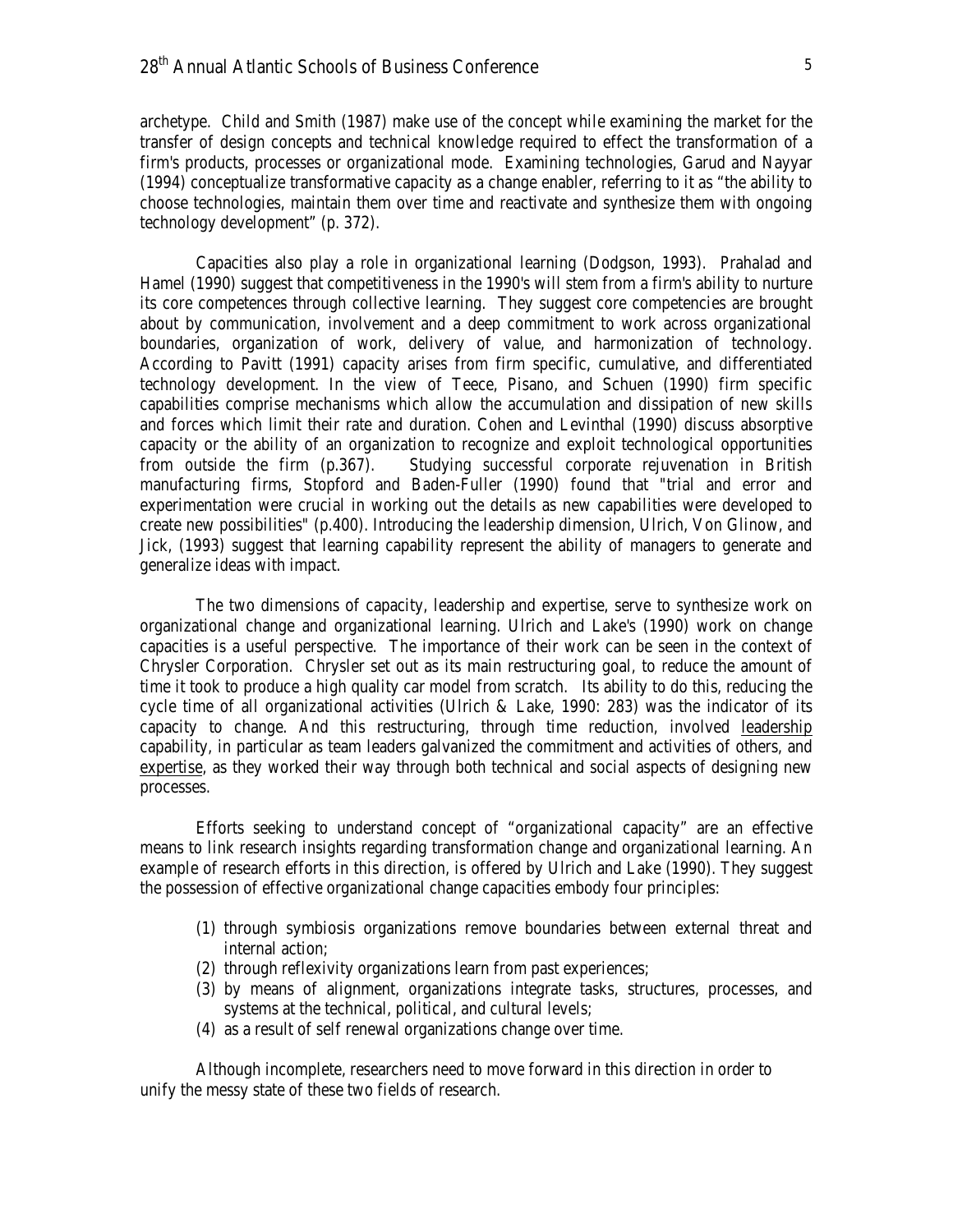As we approach the millenium, few issues capture the attention of researchers, managers, and consultants as an awareness of the profound structural changes occurring around us and the need to organize effectively to deal with them. Unfortunately, terms such as "organizational change" and "learning" are becoming increasingly tired and worn. Although agreement exists at the conceptual level regarding the meaning of "large scale organizational change," the same cannot be said of "organizational learning." Further, although the literature on both topics is growing, agreement does not exist as to their operationalization.

This paper provides an alternative approach for rejuvenating these concepts. Instead of continuing on the path of concept redefinition, we suggest that research efforts should focus on building and clarifying the links between, in particular, transformational change and organizational learning. We suggest that this is best accomplished through the linking concept of capacities (Ulrich and Lake; 1991). We have argued that organizations are able to undertake effective transformational restructuring precisely because they possess change generating capacities enacted through efforts to learn. In short, learning offers a direction or focus for change efforts allowing movement between archetypes as intended. Internal capacities represent the engines of growth.

So why is this important? We believe that learning enacted organizational capacities allow necessary future change to revert to "normal" and easily managed first order incremental change. A state of continuous improvement exists when second order change is no longer necessary. Such a state also indicates a decisive break with the idea of evolution and revolution and a move towards a true "learning organization" (Senge, 1991). Our suggestion is that organizational leaders reactively or proactively undertake tumultuous, disruptive second order change so that they will not have to do so again in the future. They do so with the hope of leaving behind the seeming chaos of transformational change. Unfortunately large scale change focuses organizational energies internally at a time when global and competitive pressures are increasingly forcing firms to address external or client related issues. Ultimately, organizational leaders will seek relative stability and stability exists within managed, incrementally adjusting working environments (Quinn, 1980).

Further research might proceed along a number of lines. First, concepts such as second order or archetypical change, organizational capacity, and organizational learning need to be operationalized and empirically replicated over a series of studies. The idea of institutional or sectoral archetypes or recipes is a fruitful one in defining a baseline for understanding second order change because of the way it approaches the notion holistically through the joint interaction of interpretive schemes, structures, and systems. The concept of capacity is a relatively new one to organization theory and has affinities with ideas such as core competence (Prahalad and Hamel, 1990). So far, there is a dearth of systematic empirical research in this area. One way that individual learning might be transferred into an organization is through the building up of a capacity in a particular sphere. Through second order change efforts, such a learned capacity may arise through pursuit of the principles of symbiosis, alignment, reflexivity, and self-renewal.

Second, the existence and endurance over time of organizations which learn and are successful in their attempts to change their archetypes should be empirically established. There is a potential contradiction between the current theorizing and research findings on transformational change (Levy & Merry, 1986; Miller & Friesen, 1984; Tushman & Romanelli,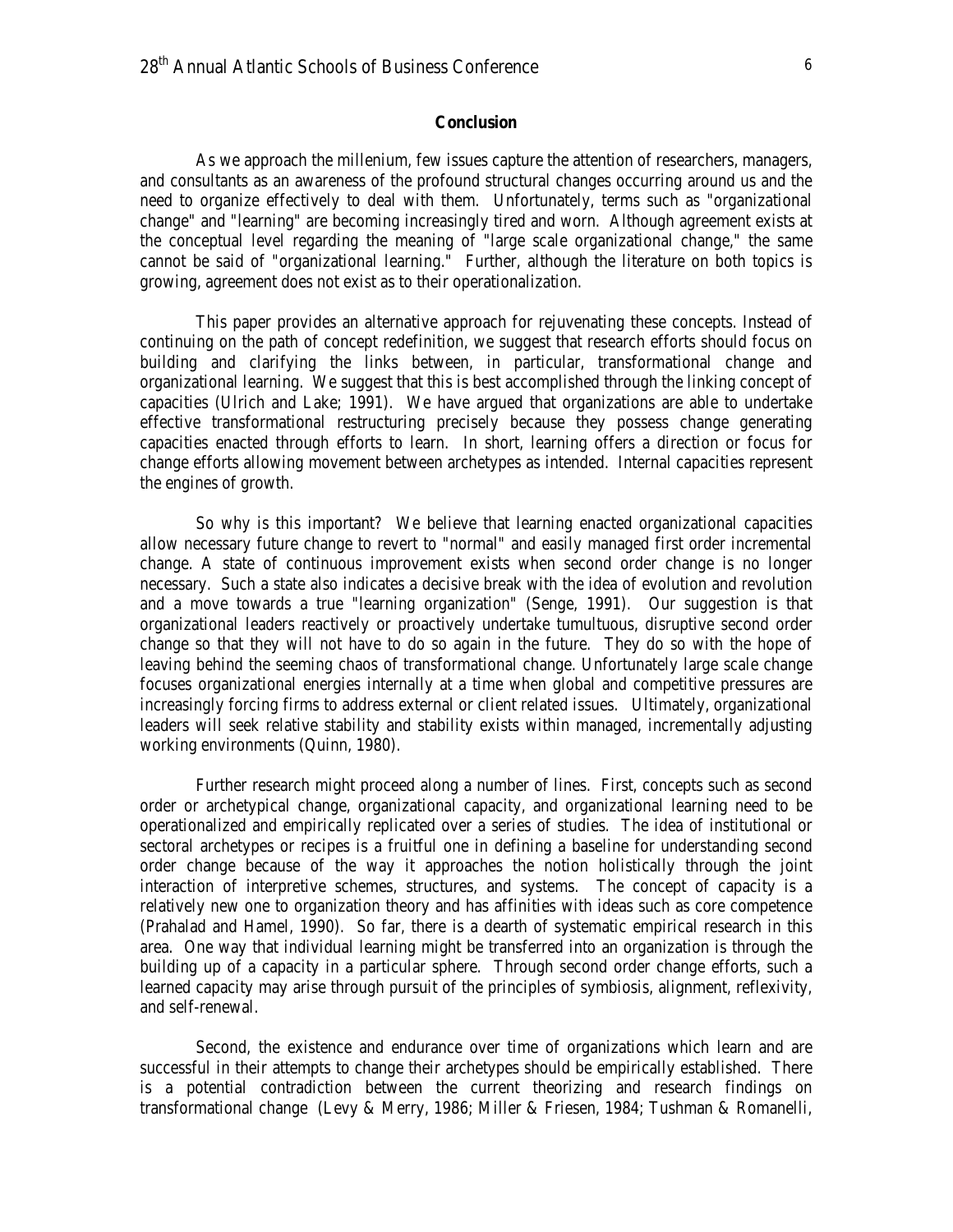1985; Greenwood & Hinings, 1993; Gersick, 1991; Miller, 1991) and the stream of writing on the need for organizations to transform themselves (Senge, 1991; Kotter, 1994; Tichy and Devanna, 1986; Kanter, 1989). The former literature argues that second order change is difficult, risky, sometimes unnecessary, and prone to failure. The latter literature suggests that change is to be welcomed and embraced, and, if certain steps or programs are followed, will be successful (Miller, Greenwood & Hinings, 1997). It is only through the use of studies that track activities in real time, mapping actual organizational change and learning processes that we will be able to effectively study the links between change and learning.

Third, it is the concept of capacity that is central to this conceptualization of the change/learning link. More importantly, it is viewing leadership as one element of capacity that is quite distinctive, fitting with some of Meindl's (1985) strictures about not overstating the role of leadership in change. Again, much of the academic literature on change conceptualizes leadership as one element amongst a number in change as against the more practitioner- focused literature which is often relatively one dimensional in its portrayal of leadership in change. Leadership is an organizational resource. And it exists alongside expertise related resources which can be both technical and behavioral/social in makeup and origin.

In conclusion, the computerization of the workplace and the technological advances precipitating it, have permitted an alteration of contemporary institutions, corporations and other forms of organization, as never before. Further, efforts to build continual improvement into existing operations remains an area of great interest and resource expenditure. We suggest that a means to increase our understanding of this important phenomena and move forward is to link the concepts of large scale organizational change with those of organizational learning in a more concrete and meaningful manner.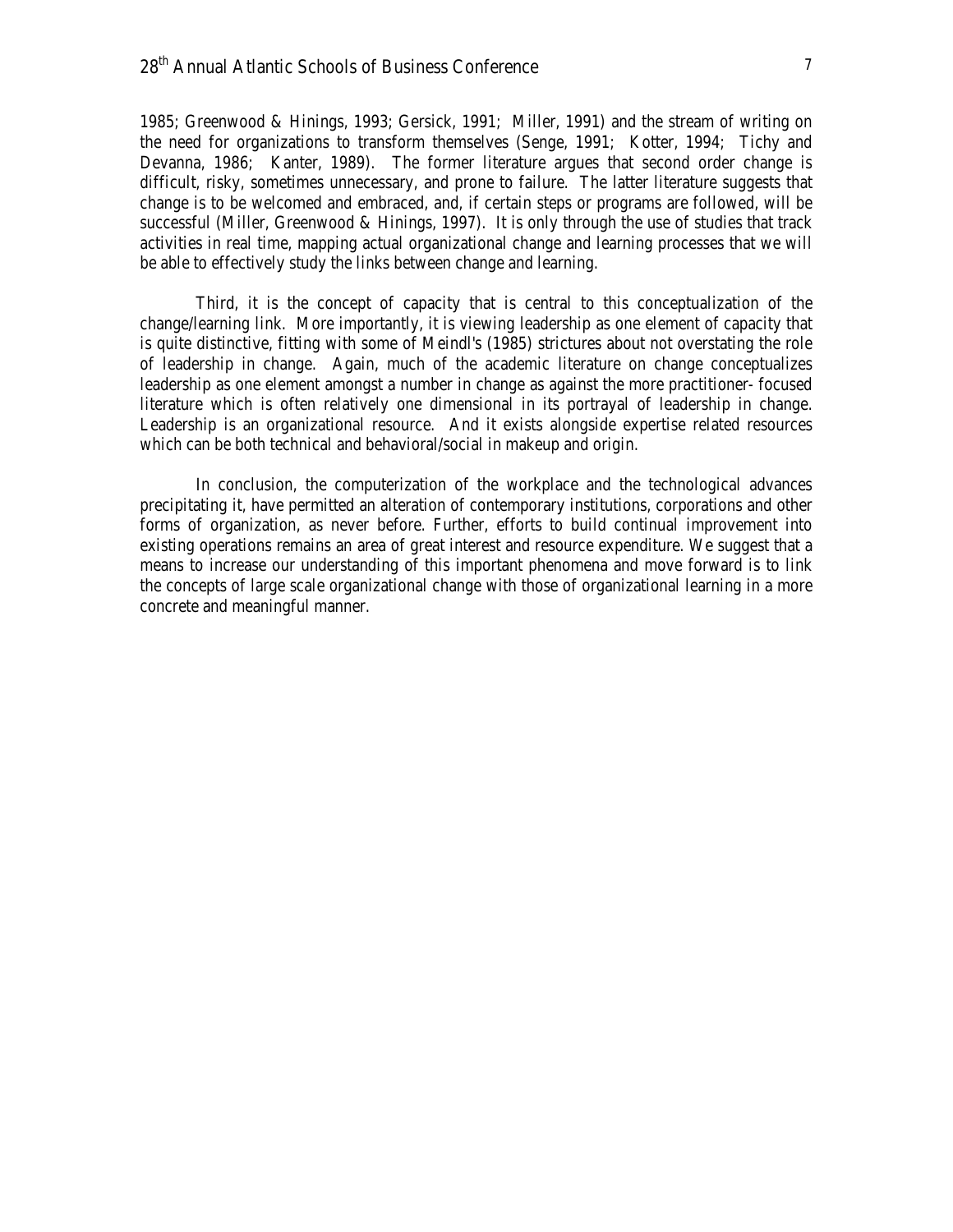#### **References**

Argyris, C., & Schon, D.A. 1978. *Organizational Learning*. Reading MA: Addison Wesley.

Argyris, C. 1990. *Overcoming organizational senses: Facilitating organizational learning*. Boston, MA: Allyn and Bacon.

Barker, V.L. & Duhaime, I.M. 1997. Strategic Change in the Turnaround Process: Theory and Empirical Evidence*. Strategic Management Journal*. 18: 13 - 38.

Barnett, C.K. 1994. Organizational learning theories: A review and synthesis of the literature. Under Review with the *Academy of Management Review*.

Bartunek, J. 1984. The dynamics of personal and organizational framebending. In R. Quinn & K. Cameron (Eds.), Paradox and Transformation: Towards a Theory of Change in Organization and Management. Cambridge, MA: Ballinger.

Bowman E.H., & Singh, H. 1993. Corporate restructuring: Reconfiguring the firm. *Strategic Manangement Journal*. (14)5: 5-14.

Child, J., & Smith, C. 1987. The context and process of organizational transformation: Cadbury Ltd. in its sector. *Journal of Management Studies*. 24: 565-594.

Cohen, W.M. & Levinthal, D.A. 1990. Absorptive capacity: A new perspective on learning and innovation. *Administrative Science Quarterly*. (35)1: 128-152.

Cyert, J. & March, J.G. 1963. *A Behavioural Theory of the Firm*. Englewood Cliffs, NJ: Prentice Hall.

Daft, R.L. & Weick, K.E. 1984. Toward a model of organizations as interpretation systems. *Academy of Management Review*. (9)2: 284-295.

DiMaggio, P.J & Powell, W.W. 1983. The iron cage revisited: Institutional isomorphism and collective rationality in organizational fields. *American Sociological Review*. 48: 147 - 160.

Dodgson M. 1993. Organizational learning: A review of some literatures. *Organization Studies.* 14(3): 375 -394.

Eisenhardt, K. & Schoonhoven, C.B. 1994. Cooperative Strategy in Entrpreneurial Firms: The Case of Joint Product Development Alliances in the U.S. Semiconductor Industry. *Paper Presented at the University of Alberta.*

Fiol, C.M., & Lyles, M.A. 1985. Organizational Learning. *Academy of Management Review.* 10(4): 803-813.

Garud, R., & Nayyar, P.R. 1994. Transformative capacity: Continual structuring intertemporal technology transfer. *Strategic Management Journal*. 15: 365-385.

Gersick, C.J.G. 1991. Revolutionary change theories: A multilevel exploration of the punctuated equilibrium paradigm. *Academy of Management Review*. 16(1): 10-36.

Greenwood, R., & Hinings, C.R. 1993. Understanding strategic change: The contribution of archetypes. *Academy of Management Journal*. 36(5): 1052-1081.

Greenwood, R. & Hinings, C.R. 1996. Understanding Radical Organizational Change: Bringing Together the Old and New Institutionalism. *Academy of Management Review.* 31:4 1022 - 1054.

Hedberg, B. 1981. How organization learn and unlearn, In P.C. Nystrom & W.H. Starbuck (Eds.) *Handbook of organizational design*: 8-27. London: Oxford University Press.

Hinings, C.R., & Greenwood, R. 1988. *The Dynamics of Strategic Change*, London: Basil Blackwell.

Huber, G.P. 1991. Organizational learning: The contributing processes and literatures. *Organization Science*. 2(1): 88-115.

Kanter, R. 1983. *The Change Masters: Innovation for Productivity In the American Corporation*. New York: Simon & Schuster.

Kanter, 1989. *When Elephants Learn to Dance*. New York: Simon & Schuster.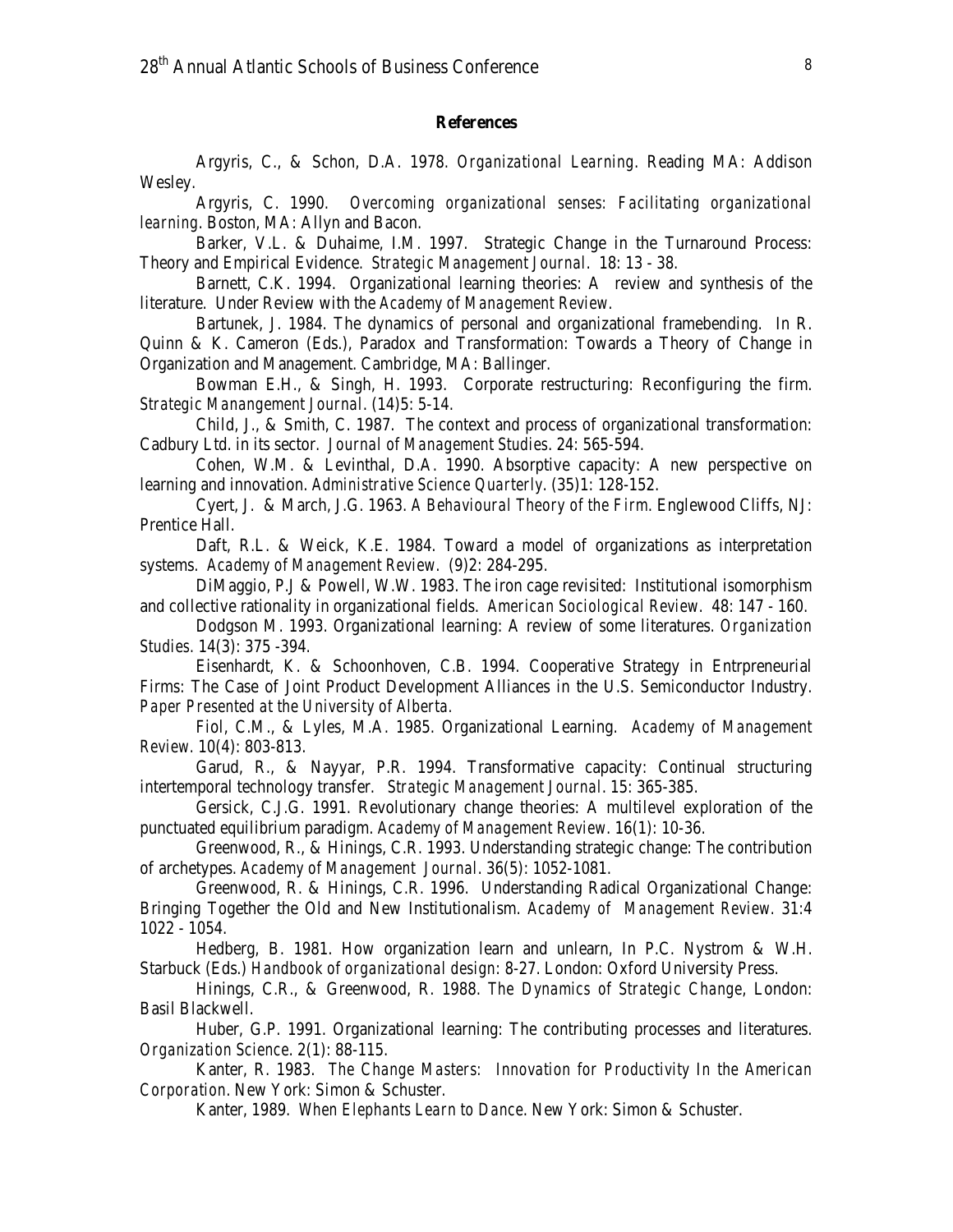Kimberly, J.R. 1987. The study of organization: Towards a biographical perspective. In J.W. Lorsch (Ed.), *Handbook of organizational behaviour*, Englewood Cliffs, NJ: Prentice Hall.

Kimberly, J.R., & Quinn, R. 1984. The Challenge of Transition Management. In J.R. Kimberly and R.E. Quinn (Eds.) *Managing organizational transitions*, Homewood, Ill: Richard D. Irwin Inc.

Kotter, J.P. 1990. What Leaders Really Do. *Harvard Business Review.* May-June. 103- 111.

Levitt, B., & March, J.G. 1988. Organizational learning. *American Sociological Review*, 14: 319-340.

Levy, A., & Merry, U. 1986. *Organizational transformation: Approaches, strategies and theories*. New York: Praeger.

Lundberg, C.C. 1989. On organizational learning: Implication and opportunities for expanding organizational development. *Research in Organizational Change and Development*: 3: 61-82. Greenwich, CT: JAI Press.

March, J. 1991. Exploration and exploitation in organizational learning. *Organization Science*. 2(1): 71-87.

March, J.G., Sproull, L.S. & Tamuz, M. 1991. Learning from samples of one or fewer. *Organization Science*. 2(4): 1-12.

March, J.G., & Olsen, J.P. 1979. *Ambiguity and Choice in Organizations*, 2nd Edition. Bergen, Norway: Universitetsforlaget.

Meindl, J., Ehrlich, S.B., & Dukerich. J.M. 1985. The Romance of Leadership. Administrative Science Quarterly, 30. 78 - 102.

Meyer, A.D., Tsui, A.S., & Hinings, C.R. 1993. Configurational approaches to organizational analysis. *Academy of Management Journal*. 36(6): 1175-1195.

Mezias, S.J., & Glynn, M.A. 1993. The three faces of corporate renewal: Institution, Revolution and Evolution. *Strategic Management Journal*. 14(2): 77-102.

Miller, D. 1991. *The Icarus Paradox*. New York: Harper Books.

Miller D., & Friesen, P. 1984. *Organizations: A Quantum View*. Englewood Cliffs, NJ: Prentice Hall Inc.

Miller, D., Greenwood, R. & Hinings, C.R. 1997. *Journal of Management Inquiry* (forthcoming).

Nadler, D.A., & Tushman, M.L. 1989. Organizational frame bending: Principles for managing reorientation. *Academy of Management Executive.* 3: 194-204.

Nystrom, P.C., & Starbuck, W.H. 1984. To avoid organizational crises, unlearn. *Organization Dynamics*, (Spring) 53-65.

Pavitt, K. 1991. Key characteristics of the large innovating firm. *British Journal of Management*. 2: 41-50.

Prahalad, C.K. & Hamel G. 1990. The core competence of the organization. *Harvard Business Review*. (May-June) 79-81.

Quinn, J.B. 1981. *Strategies for Change: Logical Incrementalism*. Homewood, Ill: Irwin.

Schein, E. 1986. *Organizational Culture and Leadership*. San Francisco, CA: Jossey-Bass.

Senge, P.M. 1990. *The Fifth Discipline: The Art and Practice of the Learning Organization*. New York, NY: Doubleday.

Shrivastava, P. 1983. A typology of organizational learning systems. *Journal of Management Studies*. 20(1): 7-28.

Simon, H.A. 1991. Bounded rationality and organizational learning. *Organization Science*. 2(1): 125-134.

Starbuck, W.H., Greve, A., & Hedberg, B.L.T. 1978. Responding to Crisis. *Journal of Business Administration*. (Spring) 111-178.